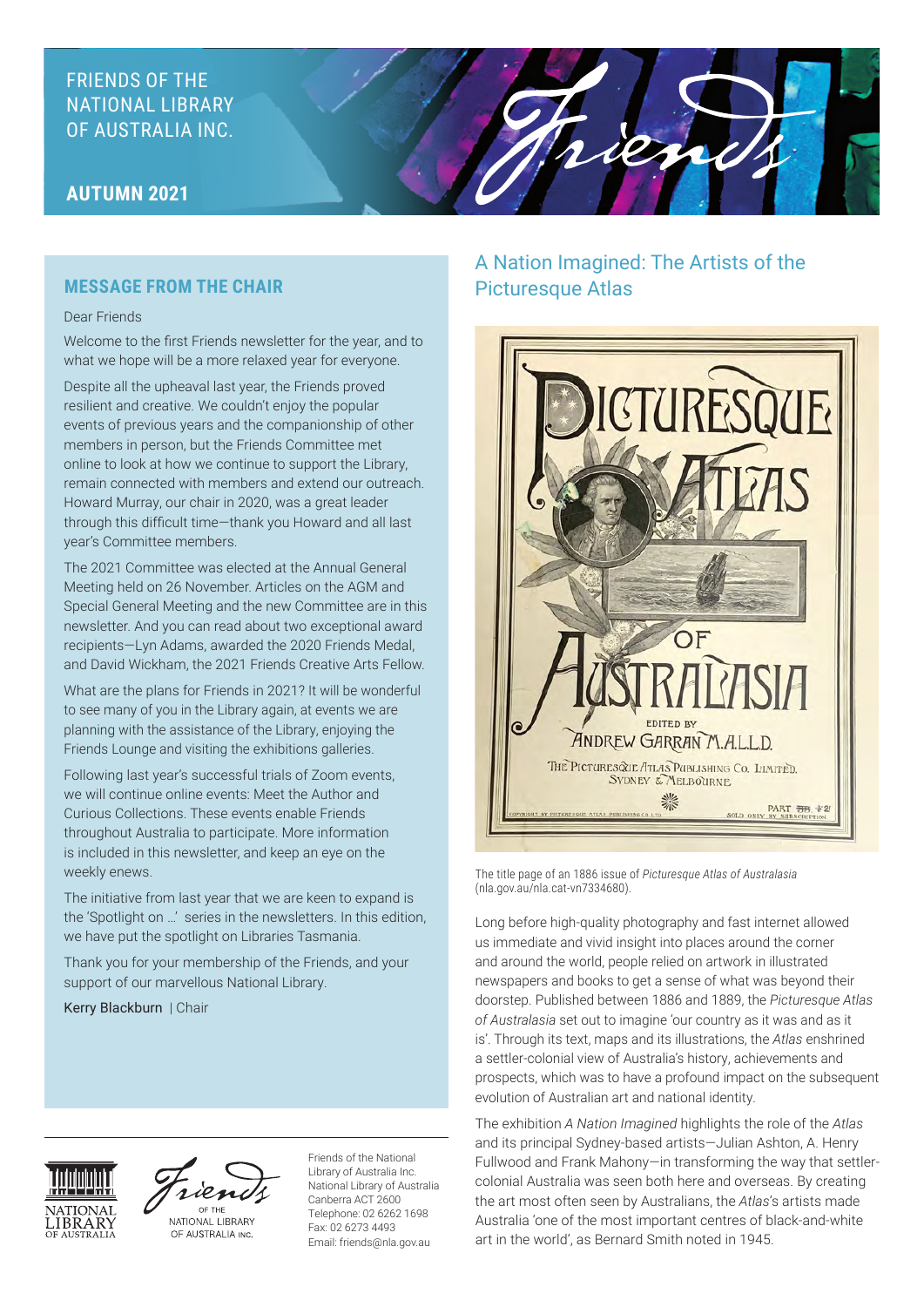It was Julian Ashton's belief that the *Atlas* would inspire 'a school of Australian artists' to 'draw their inspiration from the scenes and subjects amongst which they had been brought up'. The influential critic James Smith went even further, citing the *Atlas* as evidence that 'a distinctive school of landscape painting was being founded in these colonies … revealing to us what a wealth of beauty was to be found in Australian scenery'. Within a few years, the *Atlas*'s settler-colonial iconography found its way into the movement we now know as 'Australian impressionism'.

The *Atlas* also proved to be a landmark moment in the careers of Ashton, Fullwood and Mahony. It helped to consolidate Ashton's position as both a commanding figure in Sydney's art world and an unparalleled champion of Australian art. Fullwood went on to become *The Sydney Mail*'s principal artist, an acclaimed impressionist painter and a staunch advocate of the rights of professional artworkers. Mahony (who frequently collaborated with Fullwood) made his reputation as not only Australia's leading animal painter but also *The Bulletin*'s most prolific illustrator of the poems and short stories of Henry Lawson, 'Banjo' Paterson and Steele Rudd.

*A Nation Imagined* brings together over 130 prints, drawings, watercolours and paintings drawn from the National Library of Australia, the Art Gallery of New South Wales and institutions and private collections all around Australia. While some of the art will be familiar—long-time favourites like Ashton's *The Prospector* and Mahony's *Rounding Up a Straggler*—far more will be works that have never been publicly exhibited.

This will be the first exhibition to highlight both this watershed moment in the history of Australian art and the distinctive contribution of Sydney's leading artist-illustrators to the creation of a settler-colonial art movement that encompassed the birth of Australian impressionism.

*A Nation Imagined: The Artists of the Picturesque Atlas* is presented in partnership with the Art Gallery of New South Wales. The exhibition is open from Friday 12 March to Sunday 11 July 2021.

Dr Gary Werskey | Honorary Associate, Department of History, University of Sydney

Natalie Wilson | Curator of Australian and Pacific Art, Art Gallery of New South Wales

#### Collections in Focus: Rivers

In the Friends winter 2020 newsletter, author Ian Hoskins wrote of his inspiration for writing *Rivers: The Lifeblood of Australia*, at the invitation of the Library. He chose ten waterways and river systems and the result is a fascinating story of their history, ecology, connections to peoples over time and, sadly, the damage we can do to these fragile environments.

Now, you can see images from the book on display, from March to August, at the Library. The South and East Alligator, Clarence, Franklin, Molonglo, Murray, Ord, Snowy and Yarra rivers and the rivers of the Channel Country are featured—in all their beauty, devastation, significance and diversity.

Hoskins has drawn almost exclusively from the Library's extensive collection of photographs for his book, and some of these have been selected for display in the Treasures Gallery's Collections-in-Focus space.



Stark differences in our river systems—wrought through rain, drought and the effects of human activity—can be seen in images such as Peter Dombrovskis' unspoiled alpine stream in the Mount Kosciuszko region (1986) and Andrew Chapman's droughtstricken ancient river red gum by the Murray River (2007).



Left: A 2007 photograph of the drought-stricken Murray River near the Hume Weir, taken by Andrew Chapman (nla.gov.au/nla.cat-vn4367963); Right: Peter Dombrovskis' 1986 photograph of an alpine stream on Mount Kosciuszko (nla.gov.au/nla.cat-vn7967022).

In *Rivers*, Hoskins quotes from the foreword to Claire Miller's *Snowy River Story: The Grassroots Campaign to Save a National Icon* (2005): 'No river has captured the Australian imagination like the Snowy'. All rivers capture our imagination and all are our 'lifeblood' in some way.

Visit the Library before August to see the exhibition or purchase *Rivers: The Lifeblood of Australia* from the National Library Bookshop.

Kerry Blackburn I Friends Committee Chair, Library volunteer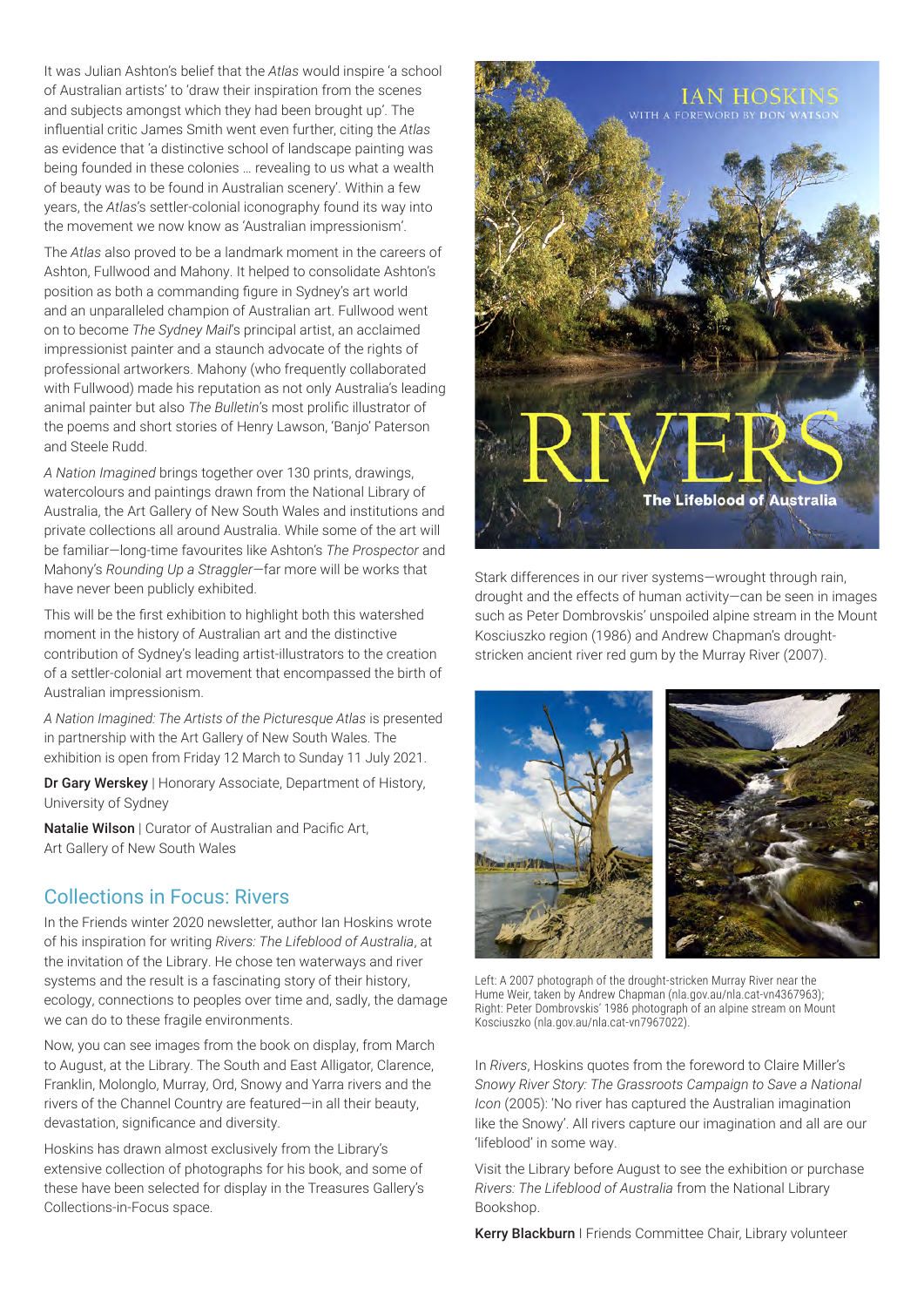# 2020 Annual General Meeting

The Annual General Meeting of the Friends was held on 26 November 2020 in the National Library, under COVID-19 compliant conditions.

Chair Howard Murray welcomed those present and reported on the challenging year faced by the Friends Committee and members. He noted that the Committee quickly adapted, with the support of the Library's staff, to the limitations imposed by COVID-19. Two initiatives were developed and held using Zoom the online book club and Curious Collections series—with both well received. Notable authors Tom Keneally, Cassandra Pybus, Kate Grenville and Helen Ennis engaged directly with Friends, and Library staff and volunteers introduced items from the Library's collections to Friends online. Library groups in New South Wales and Tasmania were invited, as guests, to the book club events to promote the Friends reach beyond the Canberra region. More online events are planned for 2021, with the book club continuing under the name 'Meet the Author'.

Howard noted that, while there were fewer new memberships and renewals, associated in part with the necessary cessation of onsite activities, the Committee's decision to offer a three-month extension of membership was favourably received.

Treasurer Grahame Thom presented the Friends financial statements for 2019–2020 and reported that the auditor had issued an unqualified opinion. Bushfires and COVID-19 affected the financial outcomes, with falls in total income and expenses; equity and cash reserves, however, were both higher than the previous financial year. COVID-19 will also affect the 2020–2021 financial results.

Howard announced Lyn Adams as the recipient of the 2020 Friends Medal and presented her award. He also announced David Wickham as the 2021 Friends Creative Arts Fellow. See more on these awards in this newsletter.

There were 10 nominations for the 12 positions on the 2021 Friends Committee; all were accepted by the meeting. Diane Bell and Margaret Goode did not seek re-election. The incoming Committee filled the two vacant positions by co-option.

Howard concluded by warmly thanking the Library's staff, especially Friends Executive Officer Melanie Olde, and fellow Committee members and all Friends for their support throughout the year.

#### The 2021 Friends Committee

Kerry Blackburn—Chair Janice Taylor—Deputy Chair Grahame Thom—Treasurer Vivien Arnold Margo Geering Meredith Hinchliffe Larissa Karpish Colleen Kinnane Jennifer Mardel Jo Schumann Nivarith Nair (co-opted) Margaret Nichols (co-opted)

# 2020 Special General Meeting

A Special General Meeting of the Friends, chaired by Howard Murray and also held on 26 November 2020, approved revisions to the Friends Rules of Association, last revised in 2011. The changes primarily updated the Objects of the Friends Rules.

A vote of thanks to Margaret Goode, for her comprehensive work on the Rules, was endorsed by the meeting.

The papers for and minutes of the 2020 Annual and Special General Meetings, and the Rules, are available on the Library website under 'Friends corporate documents'.

## 2020 Friends Medal Recipient

The Friends Medal has been awarded annually, since 2006, to recognise a significant contribution to the work of the Library by Friends members, Library staff and volunteers.

The 2020 medal recipient was Lyn Adams. Lyn has been a passionate advocate of the Library for nearly 20 years. During this time, she has been a long-serving volunteer guide in the Treasures Gallery and for special exhibitions, and most recently has been sewing pillows and calico 'snakes' for various preservation and archival purposes.

Lyn has served two periods on the Friends Committee—2010 to 2012 and 2017 to 2019—including as chair in 2019. In addition to her strong encouragement of people to join the Friends and the Committee, mentoring skills and hands-on support at events, her initiatives include a special event focused on Papua New Guinea for the 2019 UNESCO International Year of Indigenous Languages. Lyn will continue her close involvement with the Friends by assisting in the archiving of the Friends' records.



Lyn Adams is presented with the 2020 Friends Medal by 2020 Committee Chair Howard Murray.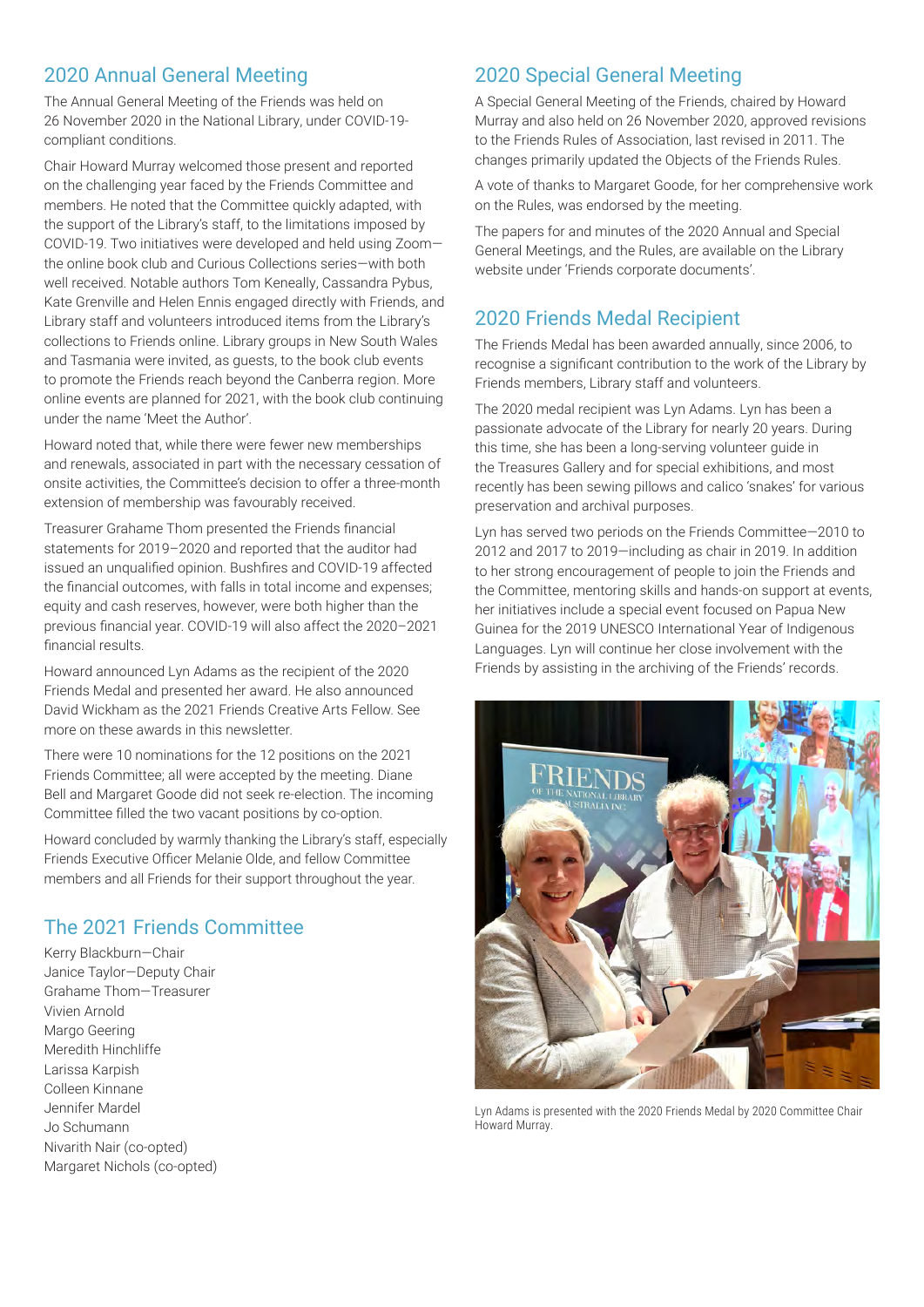# Spotlight on Tasmania

Our 'spotlight' this newsletter is on Tasmania and, in particular, the work being undertaken by the Tasmanian State Library and Archives to preserve and make accessible their extensive collections.

Van Diemen's Land and Tasmania feature strongly in the National Library's collections, with items dating back nearly 400 years. A search of the website will reveal treasures such as the first map of Van Diemen's Land by Dutch mariner Abel Tasman in 1642, a portrait of Tasman (believed to be the only one extant), portraits of the remarkable Aboriginal woman Truganini (1812–1876), transportation stories, the stunning photography of Peter Dombrovskis, and locally published newspapers and gazettes dating from 1810.

However, there is much more to learn about the story of Tasmania. We asked Libraries Tasmania to tell us about their unique structure, in having a combined state library and archives service, and how this provides a one-stop location for research and ready access to published and unpublished Tasmanian material.

This extraordinary access to original records and library systems allows people to be catalogued like books are catalogued! The Tasmanian Names Index brings together indexed data about people named in the records and the digitised records themselves. The database covers births, deaths and marriages, the UNESCO Memory of the World–listed convict records, health and welfare, employment, immigration, court, education and land records. All these records are indexed by personal names and other key identifiers, and can be discovered through a catalogue search. The index already contains more than one million names and continues to grow with help from volunteers and partnerships with research groups in the community.

One of the first steps in forming the Tasmanian Names Index was to give new life to thousands of index cards. Between 2016 and 2018, five volunteers from the Friends of the Launceston Library transcribed intention-to-marry cards from between 1856 and 1931, and located links to digitised records—8,418 records were added to the index. Other index cards have been transcribed by staff and volunteers in Hobart, including 94,526 free-settler arrivals, a project that took 11 years!

A valuable partnership is with the Tasmanian Family History Society, which has permitted the incorporation of indexes published by the society into the Tasmanian Names Index. So far, this includes indexes of deaths in the Hobart hospital and photographs of service men and women in illustrated newspapers. By incorporating these indexes into the Index, Libraries Tasmania transforms lists of names into a user-friendly search engine that displays the images of original records alongside the transcribed data.

Tasmania's convict records have enormous value to historians and genealogists. The rich biographical and physiological details are drawn on for projects ranging from storytelling to health studies. Since 2007, academic and community historians across Australian universities and research groups have contributed transcriptions of these convict records to the Founders and Survivors database. Similarly, The Prosecution Project from Griffith University has been transcribing Tasmanian court records.

These partnerships have broadened the scope of data collected. For example, the Index now incorporates convicts' places of origin, and latitude and longitude data. You can click on a



Abel Tasman with his wife and daughter, as painted by Jacob Gerritsz Cuyp in 1637 (nla.gov.au/nla.cat-vn351529).

convict's index entry and go directly to a map showing where the convict lived.

Since 2018, Libraries Tasmania has used a tool developed by the Australian Museum to crowdsource record transcriptions. DigiVol allows hundreds of volunteers to work on a project simultaneously via the internet. The equivalent of years of volunteer hours can be completed within a day. Anyone can register as a DigiVol transcriber, and a validation process ensures the integrity of the data entered. Sixty DigiVol projects have been completed, with nine underway. The most recent additions have been an Index to Deeds of Land Grants (1832–1935), Inquest Findings up to 1950 and indexes to the Colonial Secretary's Correspondence 1824–1856.

Access the Libraries Tasmania website and look for the 'newly digitised items' link on the homepage to see the most recent additions. Explore the National Library's catalogue and Trove to learn more of Tasmania's rich cultural heritage.

Janice Taylor | Friends Committee Deputy Chair *With thanks to Libraries Tasmania*

#### UNESCO Memory of the World Program

The National Library and the Tasmanian Archive and Heritage Office hold three of the six Australian items that have been listed on UNESCO's Memory of the World Register.

The documentary and digital heritage of the world was endangered and being lost. This UNESCO program aims to preserve and share collections and items of greatest significance to world history, with only those of outstanding universal value approved. Just 429 items internationally have been approved to date.

The Library holds the *Endeavour* journal of James Cook and the Mabo case manuscripts. The Convict Records of Australia are held in Tasmania (with part in State Records New South Wales).

What are the remaining three items? They are *The Story of the Kelly Gang* (1906, National Film and Sound Archive), Manifesto of the Queensland Labour Party to the People of Queensland (1892, State Library of Queensland) and the Giant Glass Plate Negatives of Sydney Harbour (1875, State Library of New South Wales).

For more information about the Memory of the World program, visit en.unesco.org.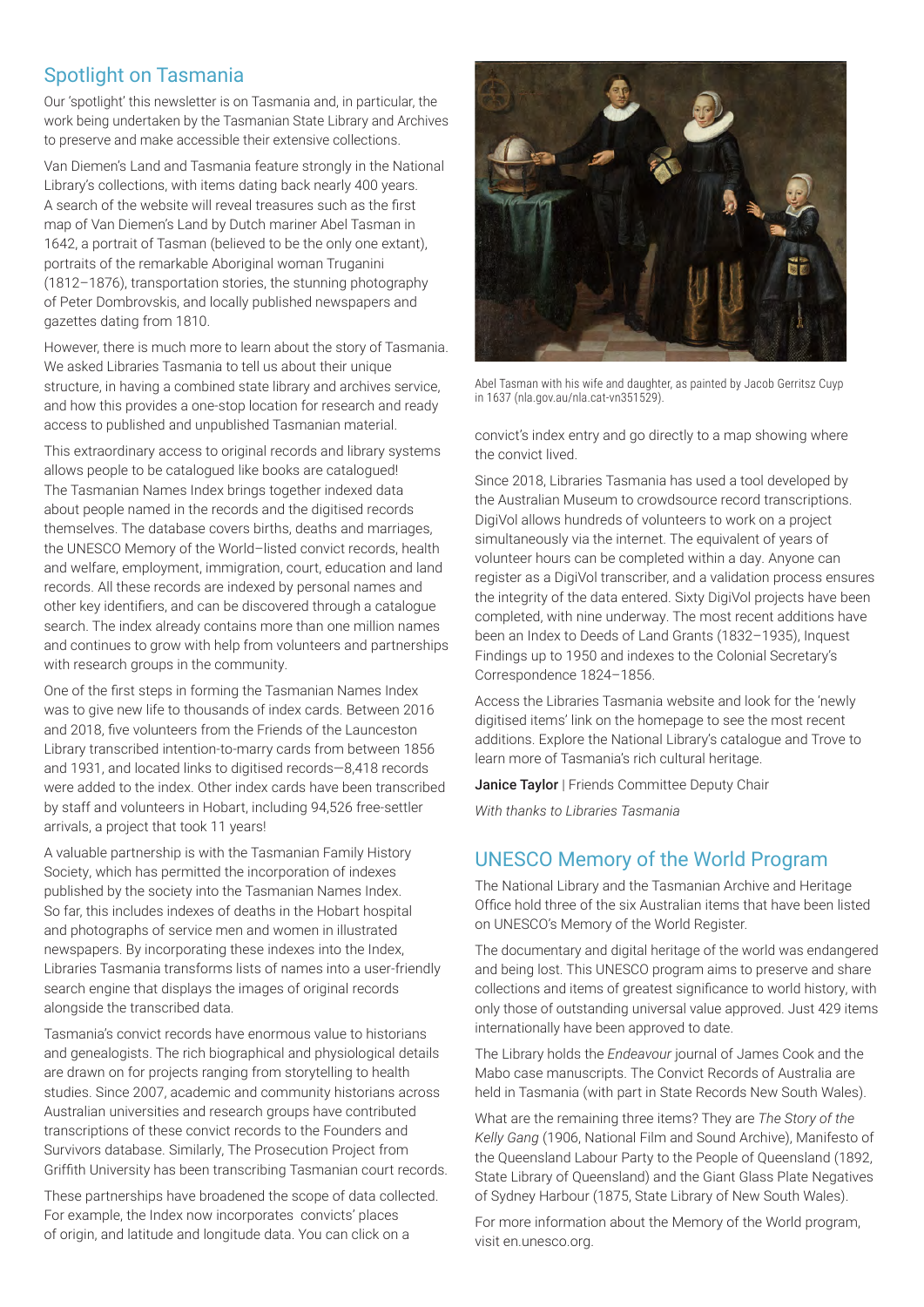#### Yesteryear: Embroidery Samplers

Did you know that within the National Library's collection there is a large, impressive embroidery sampler in the shape of a world map, in two hemispheres, featuring the discoveries of Captain James Cook? The sampler is thought to date from the 1790s, after the completion of Cook's three voyages into the Pacific. This extraordinarily informative map was created using the best quality textiles, embroidered with silk thread on satin fabric. It looks almost engraved when viewed online.



A large embroidery sampler, from around the 1790s, showing the geographical features discovered on Captain Cook's voyages (nla.gov.au/ nla.cat-vn7339324).

The catalogue entry notes:

 *Australia appears as New Holland with Tasmania attached to mainland. Australia is divided into New Holland with South End, Leuwin's Land and De Wit's Land marked; New South Wales showing Port Jackson, Botany Bay, Cape Morton and the Northumberland Isles, and Diemen's Land stretching from what is now South Australia to Tasmania and marking Adventure Bay and South Cape.*

Floral ornamentation adorns the centre and corners of the sampler, and the maker's name, 'Weston', is embroidered in the lower centre. This treasure is not only beautiful, educational and culturally significant, it reminds us of the value of creative pastimes that, at the time of creation, may have been a temporary, enjoyable distraction or the application of a new skill.

Embroidery samplers have been a favourite pastime for women and girls from as far back as the fifteenth century. Men have also enjoyed embroidery. A quick web search will open up a new creative world of embroidery. The Victoria and Albert Museum website features an article on the subject titled 'Embroidery—A History of Needlework Samplers' and, in its collections, more than 700 needlework samplers ranging from as early as the 1400s.

Although the National Library has a limited collection of embroidery samplers, it does have an extensive range of embroidery books, pamphlets and patterns. One example I found was *Semco Art Needlework*, illustrating new designs and stitches, published in Melbourne in the 1920s. This fabulous little instruction book stresses that 'the woman of Australia can hold her own in the needlecraft world of today'. The book also reminds us to support Australian industries by asking 'why buy imported thread … always use Australian thread companies'—a mantra we hear a lot today.

The designs look similar to my mother's embroidery sampler, which she completed as a 15-year-old in the late 1930s. Her work

#### SEMCO DESIGN 1/717 Copyright



#### LAZY DAISY SPRAY.

**Stitches:** Flowers and Leaves: Lazy Daisy Stitch.<br>Centres: Lattice Stitch.<br>Stems: Stem Stitch. Stems: Stem St.<br>Lines: Darning. Crochet Edge.<br>Book No. 3.) (See "Semco" Art Needlework Border:

A page from *Semco Art Needlework* showing a 'Lazy Daisy Spray' pattern (nla.gov.au/nla.cat-vn1759250).

is still looking beautiful after more than 80 years, and reflective of the style of the time, although a bit frail and vulnerable to age.

The exquisite examples of yesteryear put my own twentiethcentury schoolgirl attempts into the shade. Here, for fun, is my embroidery piece completed for my fourth form needlework exam at school in country New South Wales. This piece, displaying all the vigour and colour of the early 1970s, was something I thought quite 'groovy' at the time! I now have it framed and on display for all to see. It sits among other family treasures in our granddaughters' playroom.



I am now inspired to not only explore the Library's collection for more needlecraft gems but also to reinvigorate my own needlework skills and begin a new embroidery sampler to reflect my values, dreams and hopes for today.

Colleen Kinnane I Friends Committee member, Library volunteer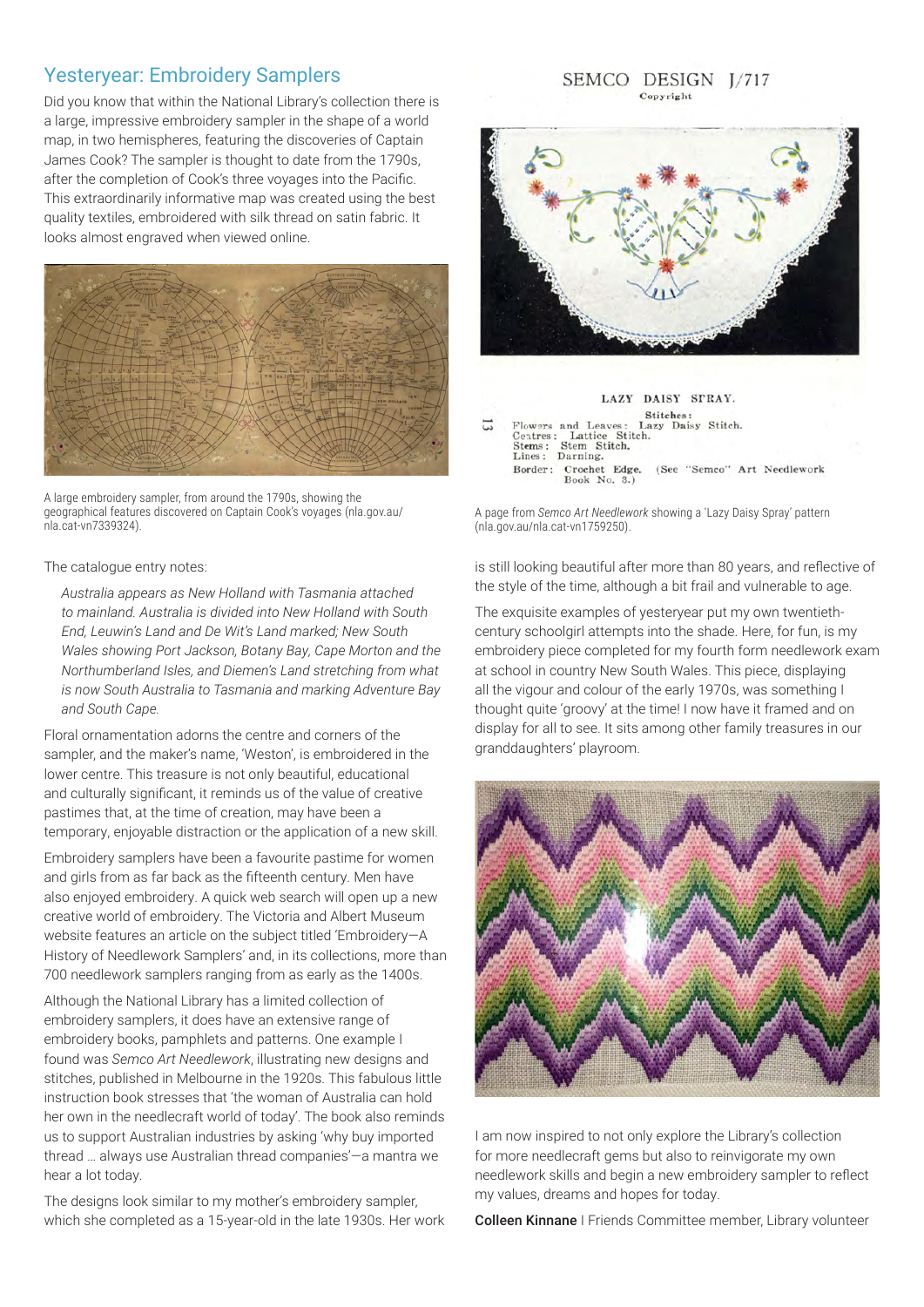### Creative Arts Fellow 2021

Mr David Wickham, from Perth, has been awarded the Friends Creative Arts Fellowship for 2021.

David is a pianist specialising in accompaniment. He has an extensive background in recitals, with opera companies and in chamber music. David's field of research is Australian art songs. He has been a lecturer at the Western Australian Academy of Performing Arts, and is an editor of art songs and a recording artist.



Mr David Wickham, from Perth, has been awarded the Friends Creative Arts Fellowship for 2021.

His fellowship project is titled 'Frederick Septimus Kelly: The Lost Olympian'. Sydney-born Kelly (1881–1916) was an outstanding composer, pianist and Olympic Games gold medallist in rowing. He was a decorated soldier who was killed on the Somme. Kelly is among the great cultural losses of the First World War, although his music was largely neglected until relatively recently.

The National Library holds a complete set of Kelly's personal diaries from 1907 to 1915, and many of his compositions. David will examine all Kelly's manuscripts in the Library and prepare them for a five-volume publication of his complete works (in association with the Australian War Memorial). The outcomes of David's research will add to the Library's music history collection and benefit musicians, listeners and scholars.

At the conclusion of his project, David plans a concert of the first violin sonata, newly edited solo piano works and previously unperformed songs for voice and piano. He also plans a lecture–recital comparing Kelly's work with that of Australian contemporaries and Ralph Vaughan Williams up to the age that Kelly died.

Creative Arts Fellowships offer \$10,000 to support artists and writers to undertake a four-week residency in the Library to develop an artistic concept, artwork or body of work inspired or informed by the collections. Applications for the 2022 program will open in May 2021. Check the Library website for further information.

Read the latest Friends blog post, 'Traversing the Atlantic to the Pacific: A 1633 Map' at nla.gov.au/friends.



Wiea Duintjer's 2013 sculpture of composer Peter Tahourdin (nla.gov.au/nla.cat-vn6454969).

# Discover The Music Collection

A small but striking sculpture on display in the Special Collections Reading Room symbolically invites you to discover the National Library's extensive Music Collection. This year's Friends Creative Arts Fellow David Wickham will explore and share with us the works of composer Frederick Septimus Kelly, but there is much more to be found.

The sculpture *Open Book* shows a conductor, arms outstretched with a baton in his hand. Given to the Library in memory of English-born Australian composer Peter Tahourdin (1928–2009), the work is by Dutch artist Wiea Duintjer (b.1951).

Peter Tahourdin emigrated in 1964 and became one of Australia's most important contemporary composers, a pioneer of electronic music and an inspiring teacher. He created works for orchestra, opera, ballet, chamber ensemble and voice. The Library holds his published music and personal archive—filling up more than 18 metres of shelving.

If you look beyond *Open Book*, you will find an incredibly diverse and valuable collection: the largest collection of music research resources in Australia; more than 300,000 musical scores from the early 1800s to today; archives and personal papers from Australian composers, performers and music organisations; sound recordings; music notation software and a keyboard; as well as overseas material.

Where to start in delving into this vast collection?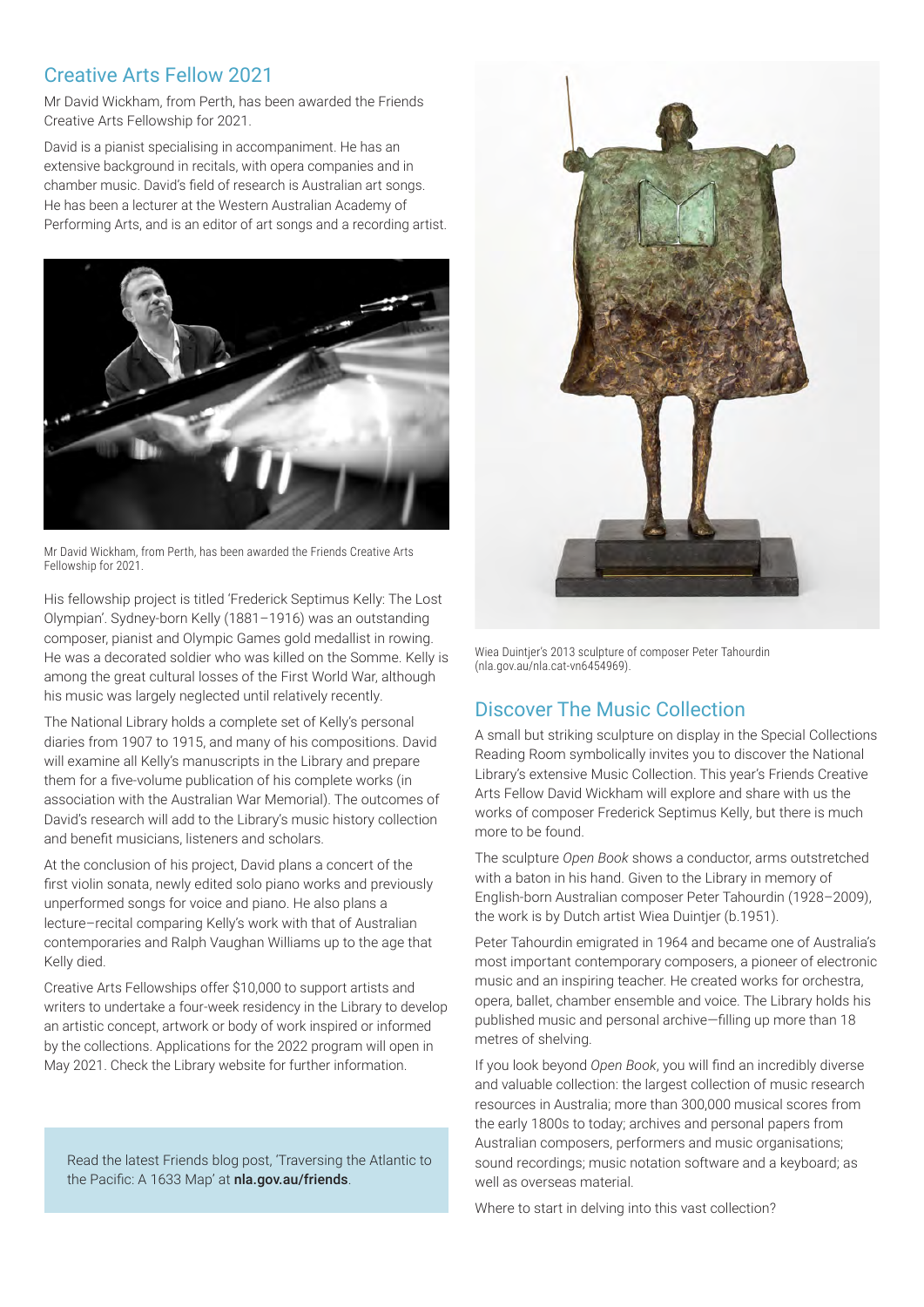Perhaps it's the Symphony Australia collection—seven decades of Australian musical history from 1912, covering many genres of music, and representing the performance materials used by the ABC's orchestras and ensembles when the role of the ABC included facilitating the composition, performance and broadcast of works by Australian composers.

If you want to recall the music from television shows, the Library holds the collection of long-time Channel 9 musical director Geoff Harvey OAM—6,000 unpublished music arrangements used in Australian variety television from 1959 to the 1990s.

You may prefer to browse the 13,000 items of Australian sheet music, many with decorative covers and advertisements for stage and cinema productions. Where copyright has allowed, the Library has digitised its sheet music collection and you can access this using the catalogue. Or browse the State Theatre Collection, which also consists of more than 13,000 published orchestrations, band arrangements and instrumental music composed or arranged for small orchestras to accompany silent movies from 1900 to the 1930s.

The personal archives of many of our illustrious composers are held by the Library: to name just a few, Peggy Glanville-Hicks (1912–1990), Peter Sculthorpe AO OBE (1929–2014), Ross Edwards AM (b.1943) and Elena Kats-Chernin AO (b.1957). The archives of earlier composers and musicians include those of the one-time accompanist to Dame Nellie Melba George H. Clutsam (1866–1951), A.B. Saunders (1880–1946) and Horace Keats (1895–1945).

There is a small but significant collection of Indigenous works and interviews, music written by Indigenous people and some interpreted by non-Indigenous people from interactions with First Australians. You will find the score of the opera *Pecan Summer*, by Deborah Cheetham AO (b.1964), and a 2008 interview with Dr Mandawuy Yunupingu AC (1956–2013) in the collection.

The Library doesn't hold commercial recordings; for these, you will need to go to the National Film and Sound Archive, an entity independent from the Library since 2008.

The Library's Music Collection, however, will continue to grow. The legal deposit provisions of the *Copyright Act 1968* require that all Australian publications, including sheet music, be deposited with the Library. Ask the ever helpful and knowledgeable Library staff if you need assistance to access items from among the music treasures.

Kerry Blackburn | Friends Committee Chair, Library volunteer

# Digital Classroom Module Celebrates Australian Children's Literature

The Library's school visits program and guided tours were paused last year due to COVID-19, but school is always in at the Library's Digital Classroom. This innovative resource is used extensively by teachers and it continues to be enhanced, making it easy to integrate the Library's treasures into learning experiences for students across the country.

The latest addition to the Digital Classroom is a module aligned with the Australian Curriculum: English for Year 4 students (nla.gov.au/digital-classroom/year-4/childrens-literature).

Drawing on content developed for last year's beautiful *Story Time* exhibition at the Library and the associated NLA Publishing title

*Story Time Stars*, the resource uses the Library's major formed collections, special collections material and other items as the basis for a practical exploration of children's literature in the Year 4 classroom. Targeting the literature strand of the English learning area, teachers can use the module to examine writing for children from the colonial period through to the present day.

This is just one of the modules available on the Digital Classroom. Resources align to history and humanities, social sciences, English and the arts curricula, and are broken down by year level from Year 3 to Senior Secondary. Topics covered include feminism, sport and Australian culture, science as human endeavour, participation and protest, and Torres Strait Islander land management practices, among many others.

The Library's Digital Classroom is a free, online teaching resource that links the more than 10 million items in the collections, the world's largest storehouse of knowledge about Australia and its people, to the curriculum.

Search 'digital classroom' and 'school visits' on the Library's website to learn more, or go directly to nla.gov.au/digital-classroom.

Ben Pratten | National Library Program Manager, Education



A calendar featuring one of May Gibbs' beloved gumnut babies (nla.gov.au/nla.cat-vn8041104).